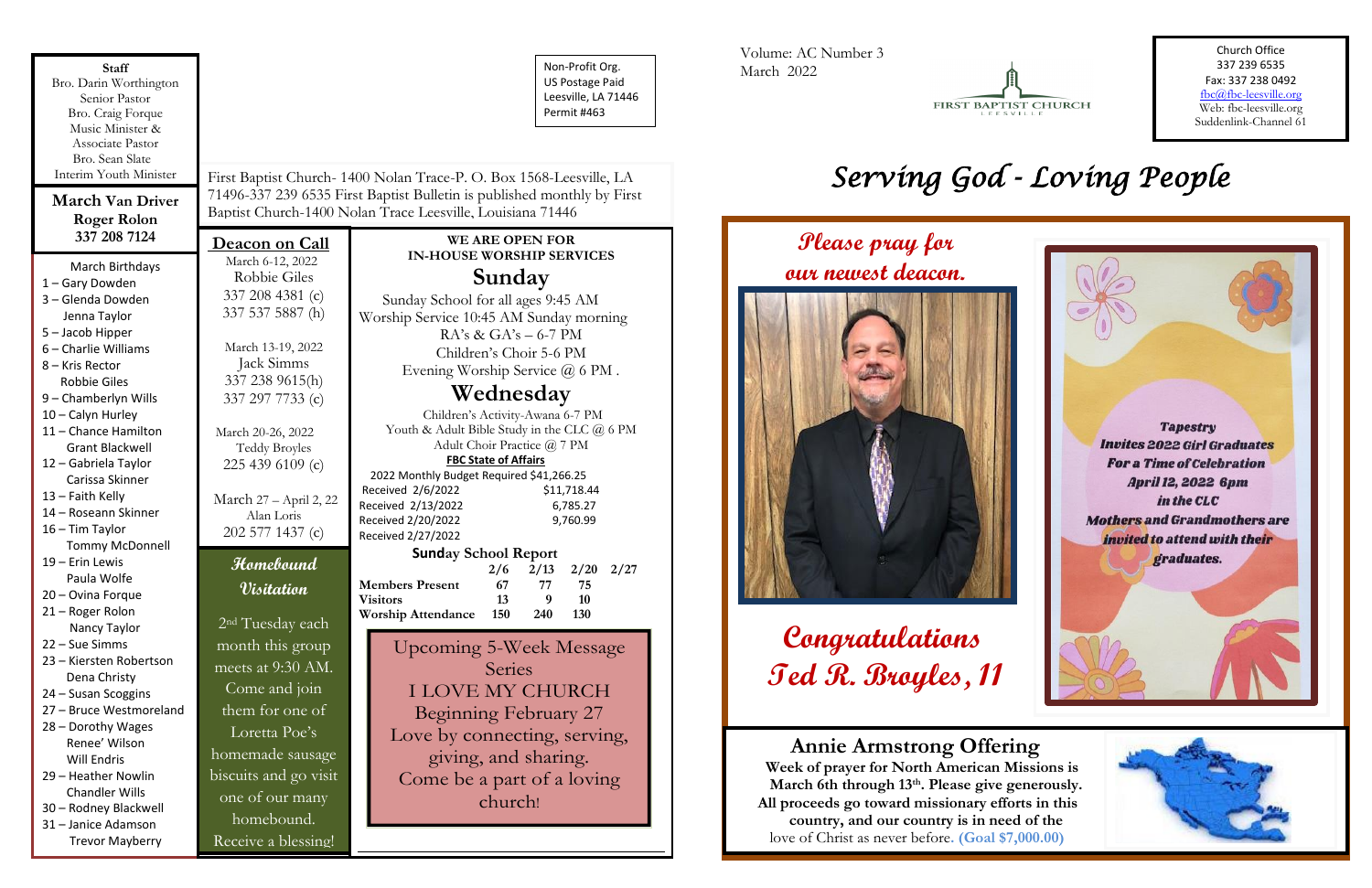### **Craig's Notes**

Here we are 1/6 of the way into 2022 and already this year is shaping up to be much like the first 2 years of the second decade of the 21<sup>st</sup> Century... unsure. As I write this note, the world stage is in turmoil with the Russian invasion of second decade of the 21 Ternary... ansure. As I write this note, the world stage is in turnion with the Nussian invasion of<br>Ukraine. We have yet to see the full effect these actions will hold for the global economy, for th world and for the position of the United States. So much is uncertain, but there are many things that are certain. You can be certain that we as Christians need to be praying. You can be certain that a ruler grasping for power is no threat to the power of God. You can be certain that God is in control. You can be certain that God's desire in all of this is for hearts to turn to Him. So, let me ask you, are you certain of your relationship to Him? You can be certain that God wants you to use the uncertainty around us to encourage us make certain of that. If your relationship with Christ is something of which you are uncertain, don't hesitate to reach out to Bro. Darin, Bro. Sean, or myself. We would be honored to talk and pray with you.

Let me take this opportunity to congratulate Teddy R. Broyles, il on his ordination as deacon here<br>.in prayer for him as he fulfills the obligations that God. I look forward to seeing how our Lord will use him Let me take this opportunity to congratulate Teddy R. Broyles, II on his ordination as deacon here at FBC. Please be

I want to take this opportunity to thank those who have helped with worship during the month of February. Elizabeth and Sean have been wonderful on the instruments. We were blessed to have beautiful special music sung by Elizabeth Cyr, Grant Blackwell, Kim Simms, Gracyn Tuck, Leslie Moore, and the Adult Choir. Our sound, television, projector, and live streaming crews have been essential to ministry as they have humbly worked behind the scenes. Thank you all for using your talents in the Lord's service.

Adult Choir, we are currently working on Easter Music. IF you are interested in singing in the choir, now is a great time to join us as we celebrate the price Jesus paid for our sins and the victory He won when He resurrected.

Fourth to sixth grade Children's Choir Members, this is the last week to get registration forms in for Louisiana Baptist Children's Honor Choir. Dates for the choir are April 1-2.

I want to take this opportunity to express Christian sympathy to the family of Larry Avery in his homegoing. Larry was the brother-in-law of Tracy Tuck and the step-grandfather of Marlee, Karlee, and Kinley Lowe of our church as well as the father of Cory Avery who was foreman of the renovations to the sanctuary. Please continue to remember this family in prayer in the days to come.

May God bless you all more abundantly than you could ever hope or expect.

### **Welcome New Member**



Debbie Werner



### **Tapestry**

For the month of March, Tapestry ladies will meet March 5 th in the CLC at 10 AM with a pot of soup and a box of crackers. We will divide and package the food to be delivered to some of our older residents.

## Come and join us!!!

Love and Condolences to Tracy Tuck and family in the death of her brother-in-law, Larry Avery.

### **Welcome New Member**



### Michael Zakaria

Beginning February 6, 2022 at 4:30 Sunday afternoon in the CLC Ladies Bible Study "Encountering God" A 7-Session Bible Study by Kelly Minter Facilitated by DeLain Prewitt and Janet Cannon Study books are available-See Janet or DeLain

The heart behind<br>"Encountering God"



### **A Word from Pastor Darin**

I wanted to tell each of you how incredibly blessed I feel to be your pastor. The few weeks we have been together have been so exciting. I am hearing from so many of you that new people are coming every week. Last week there were four new families. I believe it is important that we get the word out that FBC Leesville is a place where everyone is accepted and will be loved. If you know of any families that need to be contacted or visited, please let me know. My cell number is 337 513-2897 and I encourage you to call or text anytime.

We are now in the midst of our sermon series entitled I love my church. In the next four weeks we will be talking about love by connecting, serving, giving, and sharing. Please make every effort to make all four because I will be sharing vision and direction of how I believe God will lead our church.

We have started a small area of a facelift to the interior campus. In the upcoming weeks be looking for opportunity to give of your time and or resources to enable the facilities to be beautiful and be a place where members and prospects will enjoy. I look forward to seeing what God is doing and will do at FBC.

### Youth Jambalaya Fund Raiser



Centrifuge fund raiser March 11, 2022. \$10.00 per plate. Place your orders February 23rd through March 6th. Pick-up and delivery of the plates will be March 11<sup>th</sup> in FBC CLC. Youth, see Bro. Sean or Rodney for your signup flyer/sheets.